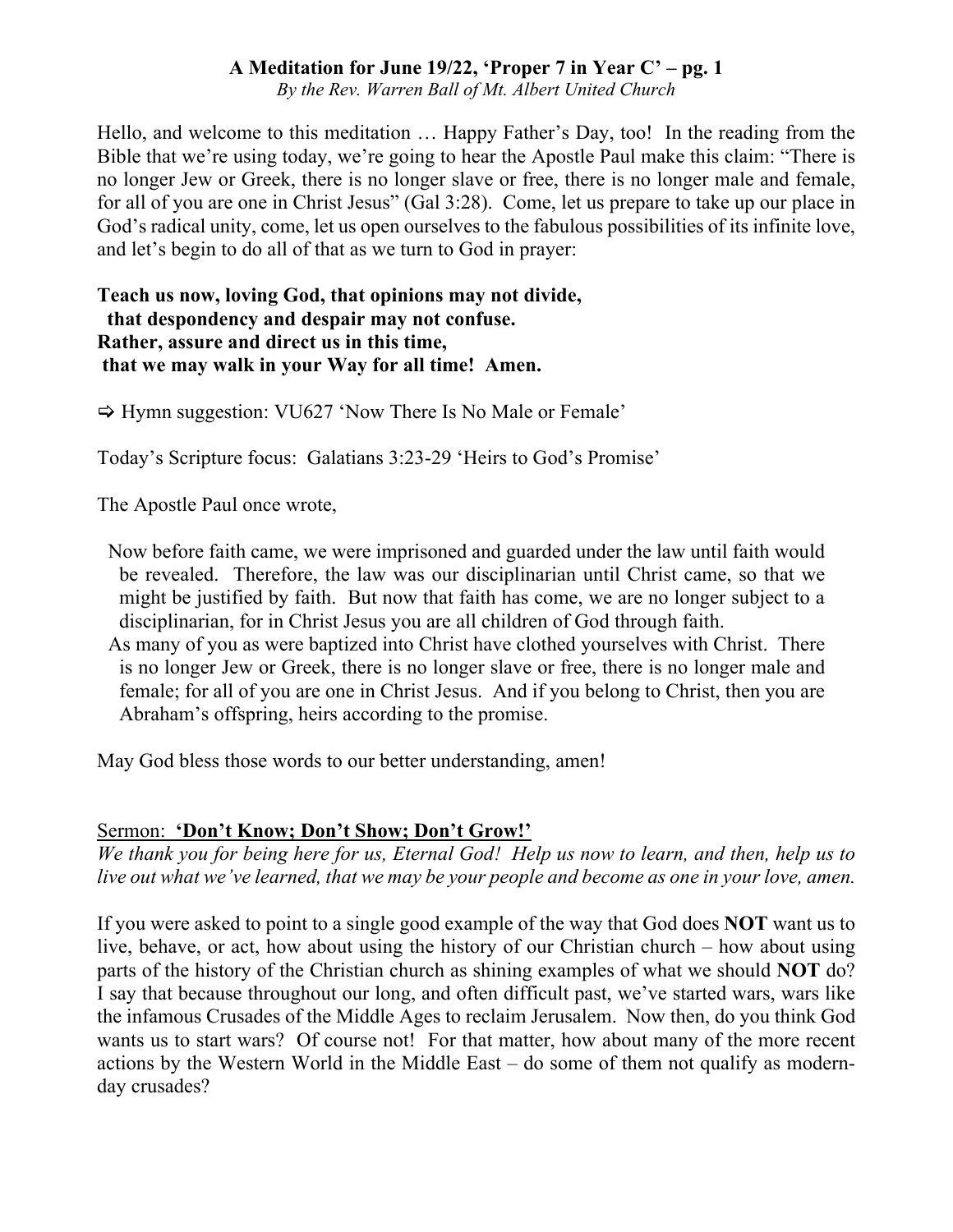*By the Rev. Warren Ball of Mt. Albert United Church*

We in the Christian Church have also, at times, denied basic human rights as, for example, when some Christians used the Bible to justify slavery in the southern United States. Or, much more recently, as some of our own ancestors used the Bible to justify removing children from First Nations' homes right here in Canada in order to send those children to Residential Schools? Now then, do you think God wants us to deny basic civil rights? Of course not! We in the Christian church have built great, big monstrous barriers with labels such as Orthodox or Roman, Catholic or Protestant, Liberal or Conservative, and those barriers have divided, they've maimed, they've caused whole worlds of trauma and suffering! Just think of those who were tortured, or burned at the stake, or stripped of all their earthly possessions, in the socalled Age of Enlightenment as Europe was ripped apart in its various reformations. Oh, have no doubt about it, those barriers have served some very un-godly purposes in the name of God's love!

Yet, today, the apostle Paul tells us that the Christian church is supposed to be the very shape of love in this world. In traditional terms, the Christian church is supposed to be Christ's body for the world, where (even with all our differences!) we humans are brought together 'as One.' So, on this particular, precious day, I have some thoughts about where we've gone wrong captioned under three headings: 'we don't know, we don't show, and we don't grow!' Now then, do you suppose that, if we could clearly see where we've gone wrong, then we might be able to change our ways, and make sure that we don't repeat those same tired, old mistakes?

So, first of all, we haven't always been what God has intended us to be because we don't know! For example, on a regular basis, how much time and effort do we take to really learn the lessons which our history offers? I can't count how many times over the years that I've had one of those 'Aha' moments when something that had puzzled me suddenly becomes clear – 'Aha, now I get it!' Well, those 'aha moments' are always fed, always created, always sustained, by having new information. It's new information that changes us from 'same old, same old' to 'Aha, now I get it!' And getting new information, gaining new perspective, has never been easier! Back in the Middle Ages, before the printing press had been invented, all books had to be painstakingly produced by hand and were, consequently, very rare. But now, thanks to readily available mass-printed books and the internet, information is easy to get and totally up to date. The common 'smart phone' now provides access to more information that used to be contained in whole libraries! Of course, it will 'cost' us to learn, for it will take time and effort, won't it? Sometimes new information will also ask us to re-examine our old values, if we're going to incorporate that information into the way we choose to live. But aren't the most important things in life those things that do take our time and effort, that do challenge us? Oh, let's take the time, let's make the effort, to learn the wisdom of the ages, so that we won't just repeat the same old mistakes, and so that we'll live better informed!

Secondly, we haven't always been what God has intended because 'We don't show!' In other words, we simply don't do enough with God's love once we've received it! There's a great phrase that's used by physiotherapists with regard to muscles: 'If you don't use them, then you lose them!' Well, just as with muscles, spirits can atrophy and shrink if they're not used. So,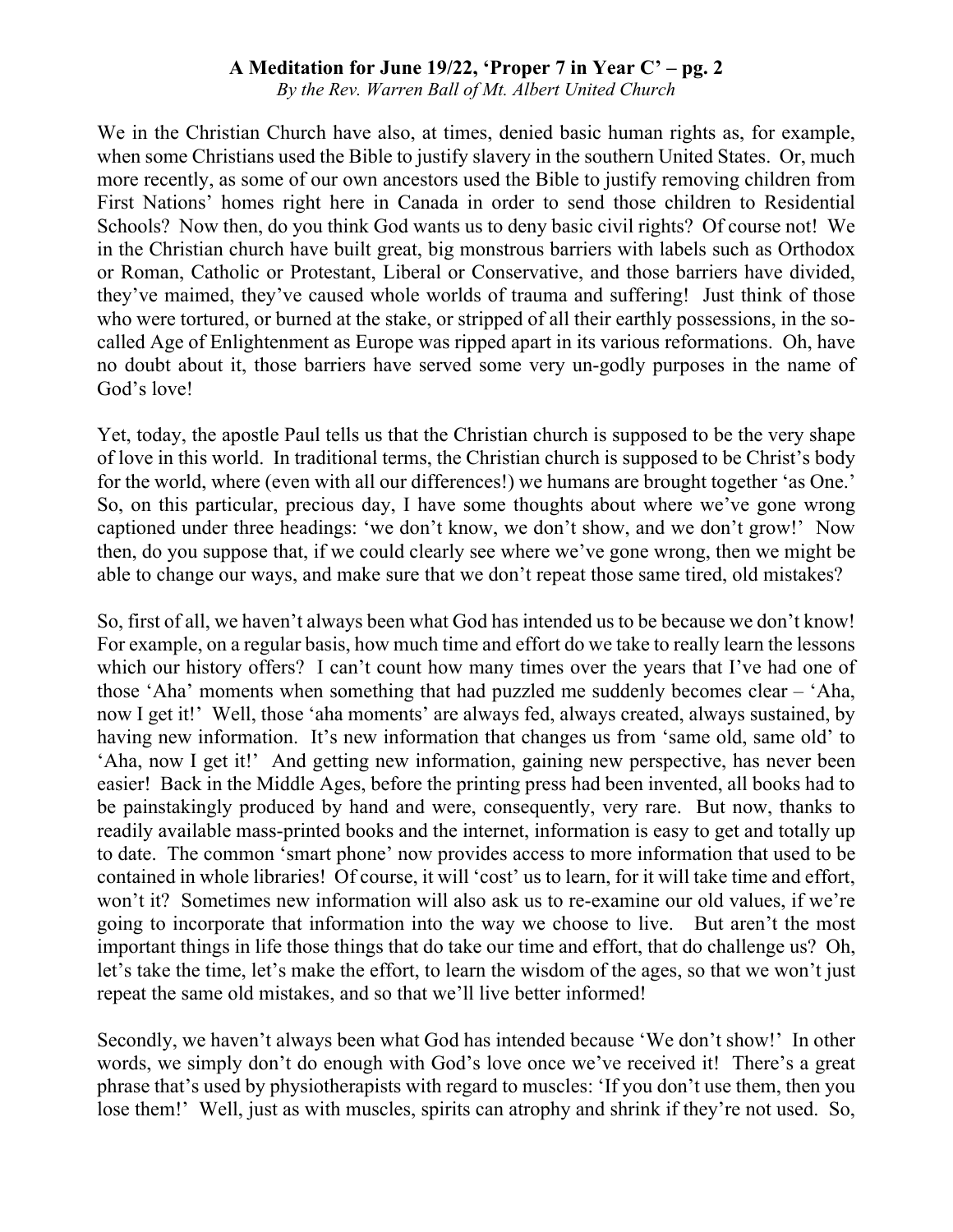*By the Rev. Warren Ball of Mt. Albert United Church*

by the same token, the only way that our spiritual lives will become real for us is when we live out of them. And the only way that our faith will make a difference for us is when we show it to the world! I think of a phrase that a grandmother used to use – she'd say, "Warren, your actions are speaking so loudly that I can't hear what you're saying!" Well, does the way we live drown out the love that God would have 'speak' through our days?

We don't know ... we don't show ... finally, we haven't become what God has intended because 'we don't grow.' The great humourist and social commentator from a century ago, Will Rogers, famously said, "Even if you're on the right road in life, you'll get run over if you're standing still!" Well, all too often, we people of faith have failed the world, even though we've had the best of intentions! Now don't get me wrong - good intentions are good. But the fact remains that they're not real until they're brought to life in terms of how we live each day. I once heard the story of a youngster who woke up crying in the middle of the night. The child's parents came running, asking, "What's wrong, honey?" 'Oh, I think fell out of bed! I guess I laying too close to the getting in place!" Do we fall asleep in our spirituality too close to the place that we've gotten in?

Now those realities are not only personal, they also have a corporate life, too! They apply just as much to the entire institution of Christianity as they do to individual Christians. But at the very same time, those realities are neither predestined (they don't have to be the way they've been), nor are they permanent (we can change them)! And when we choose to live with God's love, when we come to know, and show, and grow God's message, well, that's when God's love will take us just as we are, right along with all of our bumps, and bruises, and failures, and then help us to become ever so much more in Christian community than we could ever be on our own. Living with God's love will give us a rhyme and a reason each day, a purpose and a power each day, that will stay with us through whatever happens to us. Living with God's love – not just when it's convenient, but each and every day – well, that's when we can become bound together in a community of love, and that's where we can find a joy and a freedom that are unimaginable from any individual perspective.

You see, we don't have to see eye to eye in order to walk hand in hand! As the Apostle Paul proclaims this day, "There is no longer Jew or Greek, there is no longer slave or free, there is no longer male and female, for all of you are one in Christ Jesus" (Gal 3:28). It is spiritual community, just like Mt. Albert United, that can give us access to resources that lie beyond our imagination. It is spiritual community, just like Mt. Albert United, that can give us countless opportunities to show how much we care. It is spiritual community, just like Mt. Albert United, that can give us all kinds of ways to know, to show, and to grow!

Amen? Oh yes, amen!

Come, let us turn back to God now in prayer; come, let us pray: